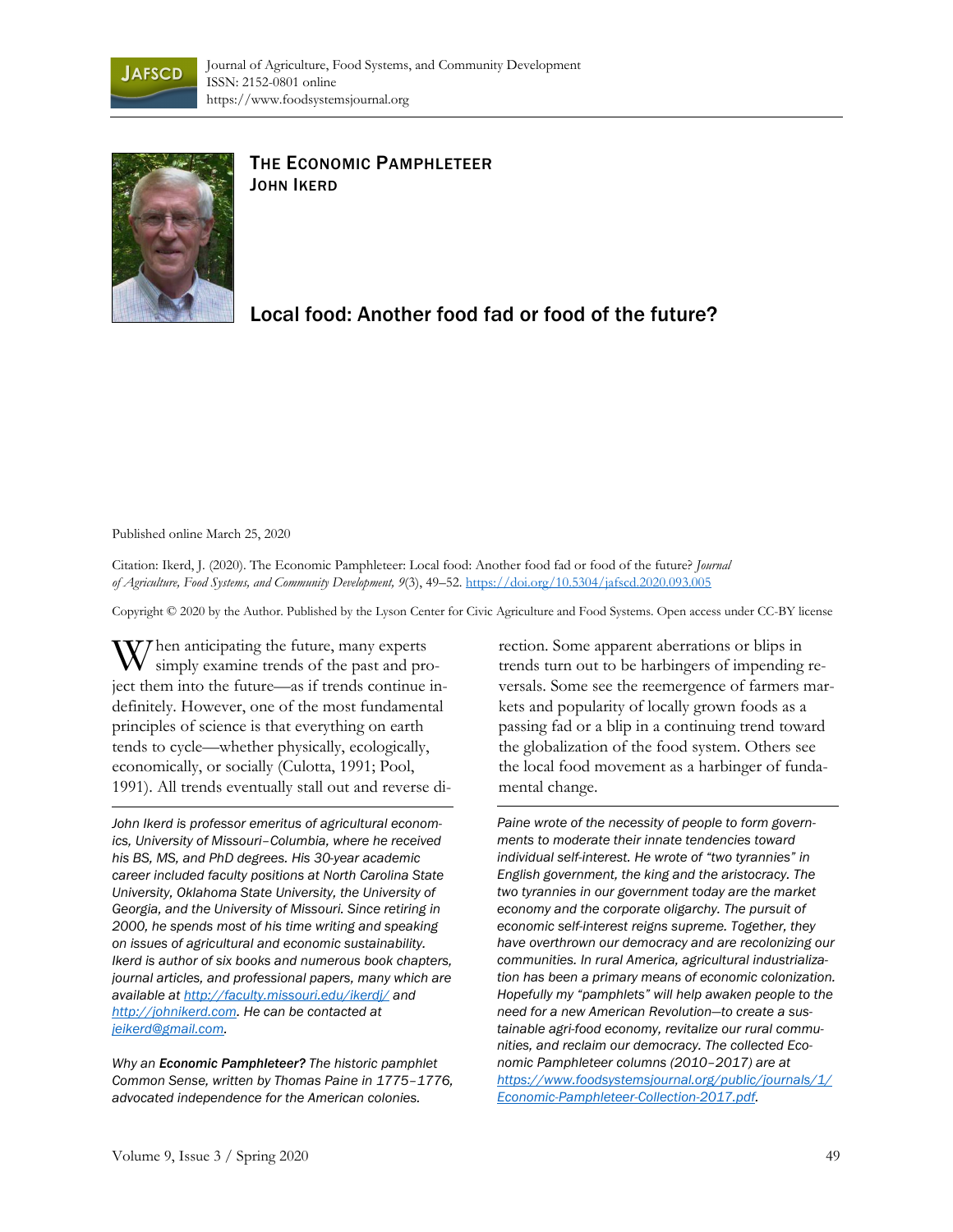To understand the meaning of the *local* food movement, it's important to understand its coevolution with the modern *organic* food movement. Both are rooted in the *natural* food movement of the early 1960s. Following World War II, the mechanical and chemical technologies developed for warfare were adapted to facilitate the industrialization of agriculture. The "back to the land" people responded by creating their own natural food sys-

tems. They produced their own foods, bought or traded food with each other, and formed the first cooperative food-buying clubs and natural food stores. The natural food movement was a rejection of agrifood industrialization.

 The modern organic movement evolved from the natural food movement. Concerns about the health and environmental risks associated with

synthetic fertilizers and pesticides were not the only concerns of early organic consumers. They also were responding to and nurturing a sense of interconnectedness through a commitment to taking care of each other as well as taking care of the earth. An organic *philosophy* was deeply embedded in early organic farming communities. Organic was as much a way of life as a way to produce food.

 Organic foods and farming remained on the fringes until the 1970s, when scientists began to confirm the environmental and public health risks of chemically dependent farming systems. Organic foods then grew in popularity during the 1980s and 1990s, eventually moving into mainstream supermarkets. Organic food sales grew at a rate of over 20% per year from the early 1990s until slowing to 8% to 10% annually following the economic recession of 2008. Organic food sales have continued to grow faster than overall food sales, reached US\$50 billion in 2017—nearly 6% of total food sales (Organic Trade Association, 2019).

 The original small organic farms and regional organic production standards didn't fit well with industrial systems of processing and mass distribution. During the 1990s, organic farmers were pressured toward larger, more specialized farming

operations. The implementation of national organic standards in the early 2000s opened the way for corporate consolidation of organic production into large operations. Organic foods eventually began to seem like just another niche in the industrial food market. Some organic consumers began to look to local farmers to ensure the ecological and social integrity of their foods. Many farmers who marketed locally continued to use organic produc-

> tion practices but didn't bother with USDA organic certification. Their customers knew them personally and trusted them.

 During the 1990s and early 2000s, organic food sales and numbers of farmers markets followed similar upward trends (U.S. Department of Agriculture, Agricultural Marketing Services [USDA AMS], 2017). However, the number

of farmers markets continued to grow after the recession of 2008, reaching 7,864 by 2012—50% more than in 2009. Growth then slowed, with the number increasing by less than 12% between 2012 and 2017, with 8,790 markets by 2017 (USDA AMS, 2017). Farmers markets are only one indicator of the local food movement, however. Community supported agriculture operations (CSAs), roadside stands, on-farm sales, and internet transactions are alternative means of connecting local farmers with customers. Food hubs also are an increasingly popular means of allowing farmers to pool their production to access local markets. Local food sales would be a better indicator of the local food movement than just the number of farmers markets, but little sales information is available.

 A 2012 USDA special report to Congress estimated total local food sales of US\$6.1 billion (Low et al., 2015). This was less than earlier industry sales estimates, suggesting a possible downturn. However, a 2015 USDA Census Update of "Direct Farm Sales of Food" estimated local food sales at US\$9 billion, 50% higher than the earlier estimate (USDA National Agricultural Statistics Service, 2016). Both estimates included local sales to super-

An organic *philosophy* was deeply embedded in early organic farming communities. Organic was as much a way of

life as a way to produce food.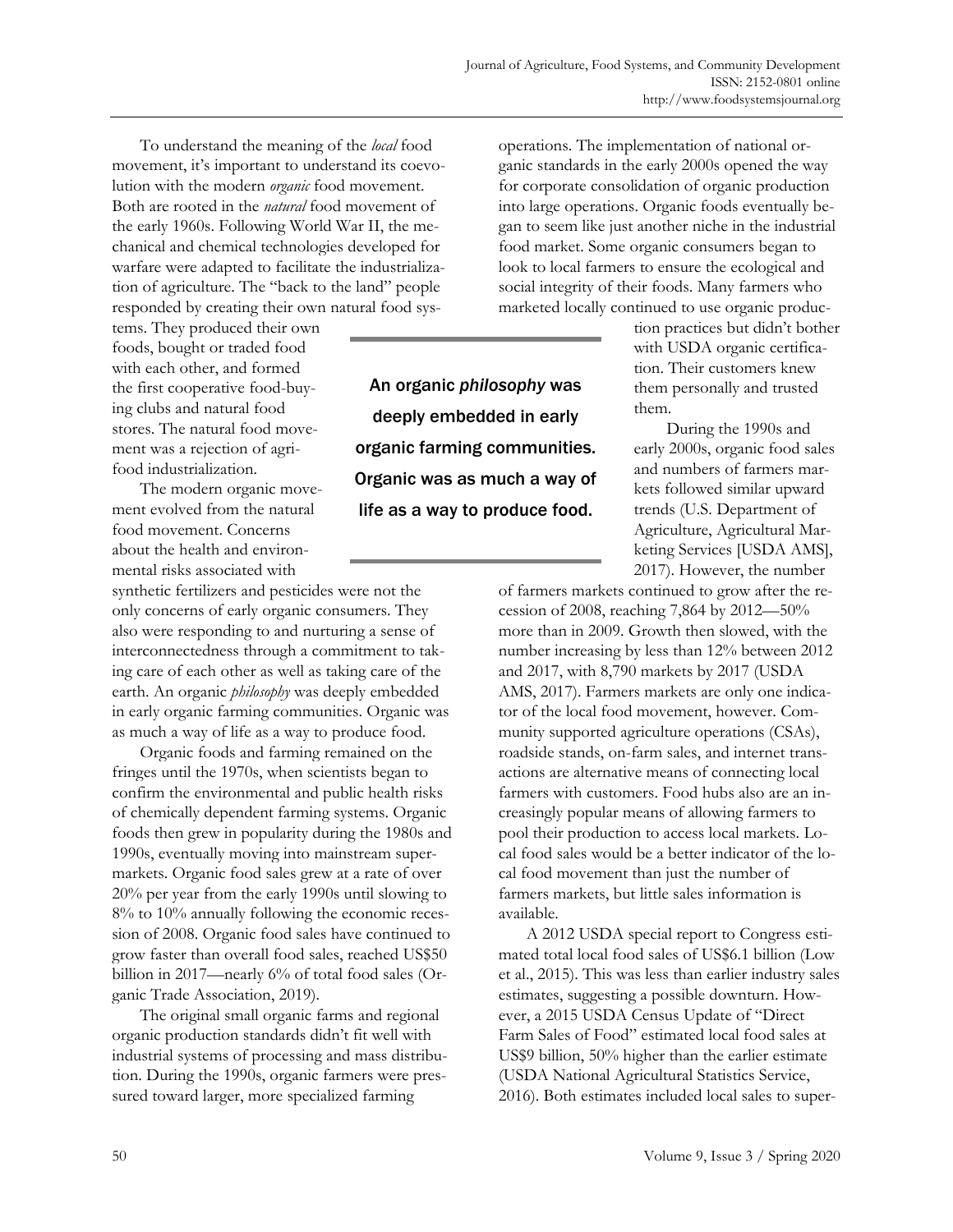markets and institutional buyers, as well as direct sales to consumers. The 2017 USDA Census of Agriculture, for the first time, provided data for "direct to consumer" *sales*. Previous censuses had reported only *numbers of farmers* selling direct to consumers. The 2017 census indicated a decline of 10% in the number of farmers selling direct to consumers since the 2012 census, and a 10% drop in direct-to-consumer sales since the 2015 Census Update (O'Hara & Benson, 2019). It's unclear whether the drop in direct-to-consumer sales might have been offset by increasing local sales to supermarkets or public institutions by fewer, but larger, producers.

 The available data suggest there has been a significant change of some kind in the local food movement. One possibility is that local foods, like organic foods, are being co-opted and integrated

into the mainstream industrial food system. Many supermarkets now advertise locally grown produce in season. "Local" often means produced in the same state or within several hundred miles. There is less incentive to visit the farmers market or join a CSA if consumers can buy local foods at the local supermarket. Some farmers who once sold directly to local schools and hospitals now sell to mainstream food-service providers who are attempting to accommodate preferences

for locally grown foods. In both cases, the products may be sourced through food hubs or from large-scale, industrial producers.

 If the local food movement becomes co-opted and corrupted, I believe many consumers will again seek other means of ensuring the ecological and social integrity of their food. A realistic possibility for a resurgence in the local food movement is through online sales. Online grocery sales in the U.S. were estimated at more than US\$28 billion in 2019 and forecasted to reach US\$59 billion by 2023—about 6% of total food sales (Conway,

If the local food movement becomes co-opted and corrupted, I believe many consumers will again seek other means of ensuring the ecological and social integrity of their food.

2020). Amazon has entered the online market with a number of options for online grocery shoppers (Leonhardt, 2019). Increasingly, food hubs are using similar online platforms to make products of local farmers available to local customers.

 Online retailing coupled with home delivery of local food would bypass mainstream distribution and retailing. Home delivery resolves the inconveniences associated with farmers markets and CSAs. Online ordering accommodates a growing preference for online purchasing among members of post–baby boomer generations, who will soon be the dominant consumers. Adding small-scale, local processing to the picture would completely bypass the industrial agri-food system, which has co-opted previous food movements. There are no readily apparent economies of scale in online aggregation and distribution of food. For perishable food prod-

> ucts in particular, online sales, assembly, and delivery linking local farmers with local customers could be more efficient than are current regional and national initiatives. In addition, customers would have an opportunity to connect with local farmers of their choice, ensuring the integrity of their food through personal relationships of mutual trust.

 There are ways of *networking out,* rather than *scaling up,*  which can increase efficiency without compromising integ-

rity. Riverford Organic Farms<sup>1</sup> in the UK, for example, delivers about 47,000 food boxes a week by filling customers' online orders with products from farms in their area. Riverford has also been able to accommodate the needs of both small farmers and larger independent growers while maintaining the confidence and trust of their customers (Riverside Organic Farms, n.d.).

 Regardless, the dominant trend in the agrifood system eventually will run its course and reverse. In previous columns, I have defended the integration of agroecology (Ikerd, 2018) and food

<sup>1</sup> https://www.riverford.co.uk/